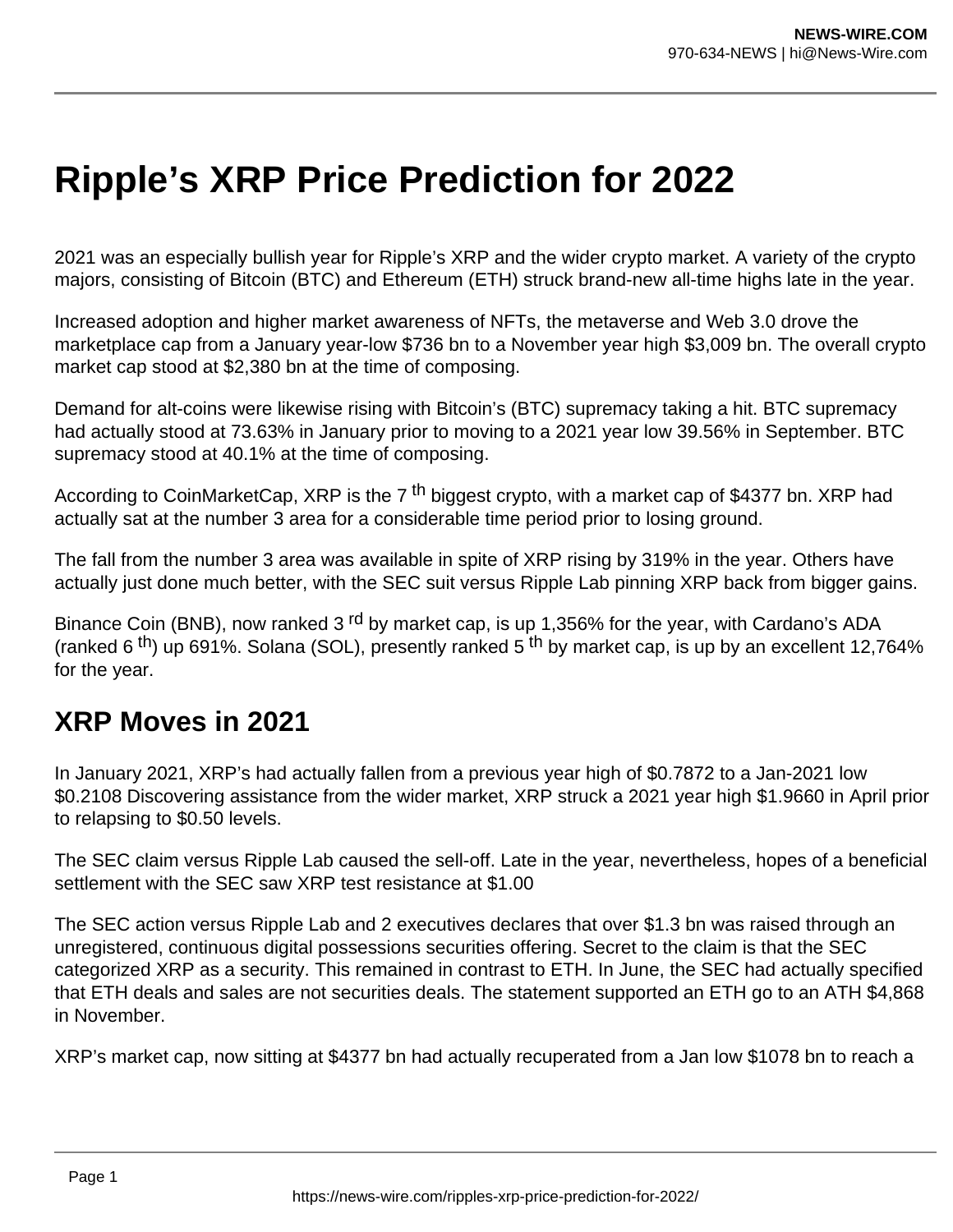year high \$8351 bn prior to falling back.

## **What's next for Ripple's XRP in 2022?**

The markets are bullish for the year ahead. Much, nevertheless, will rely on the result of 2 suits.

A claim of predisposition versus the SEC submitted by Empower Oversight, a non-profit federal government guard dog, will be essential. Empower Oversight declares that SEC authorities were prejudiced versus Ripple Lab and XRP. A decision in favor of Empower Oversight would offer the SEC more factor to liquidate the claim versus Ripple Lab, which must prefer XRP.

Such a result to the claims might see XRP breakout from its January 2018 ATH \$3.35 Some are broaching striking \$5.00 levels in the year. An undesirable result, nevertheless, would have a terrible influence on XRP and XRP holders. While torn, the marketplaces have actually been more positive than earlier in the year.

Aside from the results of the 2 claims, more comprehensive crypto market motions will likewise affect. A bearish year for the crypto markets might see XRP fall back to \$0.50 levels. The drawback threat to the more comprehensive crypto market stays higher regulative oversight.

This short article was initially published on FX Empire

## **More From FXEMPIRE:**

- Oil Price Fundamental Daily Forecast– OPEC+ Decision Put in the Bottom; Easing Omicron Fears Lifting Prices
- Silver Weekly Price Forecast– Silver Markets Have Strong Week
- U.S Mortgage Rates Slide however Avoid sub-3%
- Natural Gas Price Fundamental Daily Forecast– Steep Plunge on Milder Temps, Lower Demand **Expectations**
- USD/JPY Forex Technical Analysis– Sustained Move Over 114.380 Fib Level Puts 115.519– 115.615 on Radar